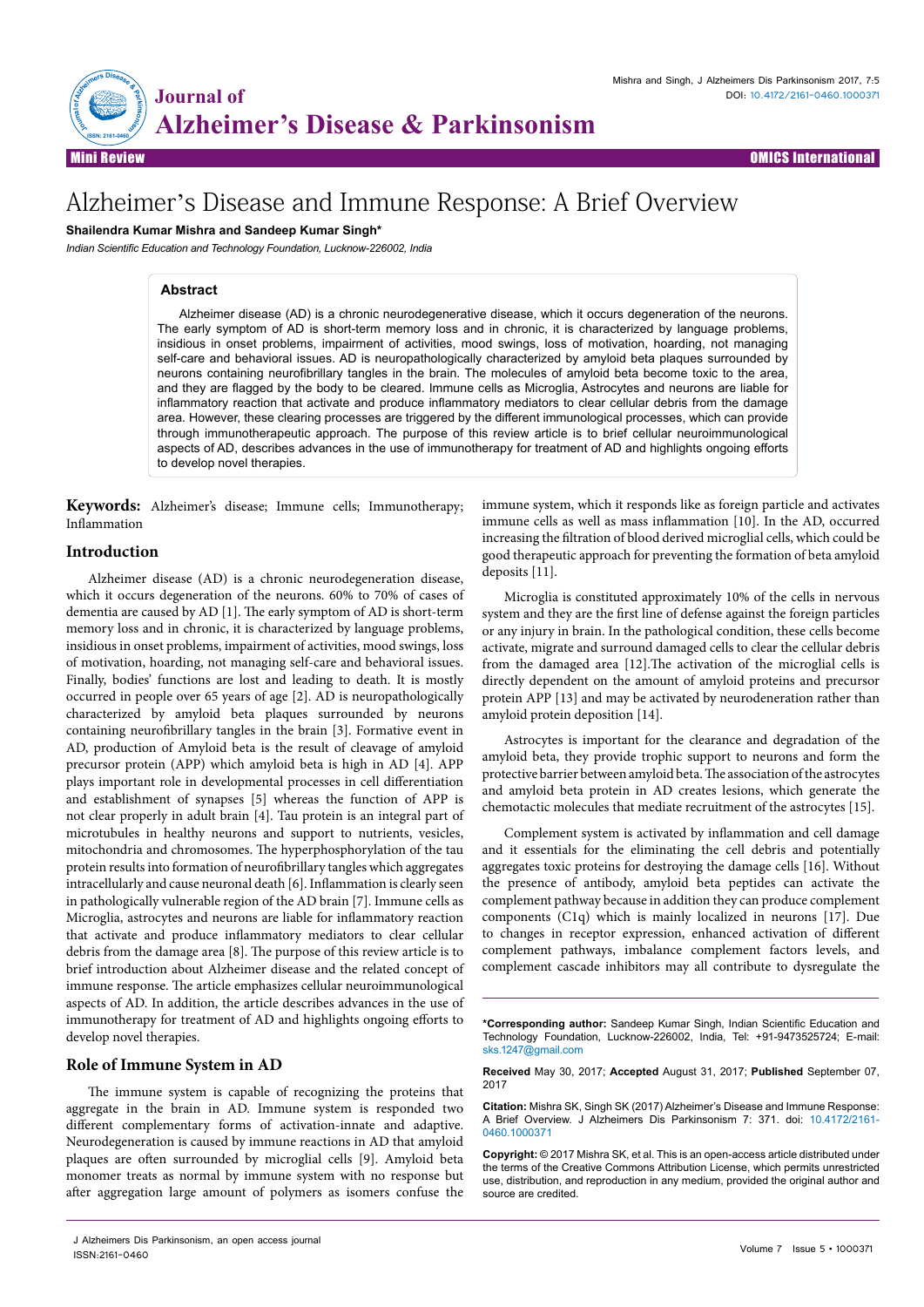Page 2 of 3

| Therapy                                                             | Targets on AD                                                                                | <b>Results</b>                                                                                     |
|---------------------------------------------------------------------|----------------------------------------------------------------------------------------------|----------------------------------------------------------------------------------------------------|
| Cholinesterase Inhibitors (Donepezil,<br>Galantamine, Rivastigmine) | Prevent breakdown of acetyl choline in the brain                                             | Cognitive symptom progression shown slow but does not seem to<br>slow disease progression [24].    |
| <b>NMDA Receptor Antagonist</b><br>(Memantine)                      | Regulate glutamate activity and NMDA receptor<br>activity                                    | Cognitive symptom progression shown slow but doesn't seem to<br>slow disease progression [25].     |
| <b>Melatonin Treatment</b>                                          | Inhibit A <sub>B</sub> aggregation                                                           | Greatly help sleep disorders and symptoms of sun-downing and to<br>slow cognitive impairment [26]. |
| <b>THC Treatment</b>                                                | Block AB production, Disrupt AB plaque formation by<br>binding to A <sub>B</sub>             | Effects may be similar to melatonin and caffeine; studied little on<br>animal models or humans     |
| Caffeine Treatment                                                  | Blocks β-and y-secretases forming Aβ monomers                                                | Shown to help reduce cognitive impairment in the mouse model [27].                                 |
| Young Lymphocyte Infusion                                           | Young blood shown to change the molecular,<br>structure and cognitive function of older mice | Young blood seen to reverse effects of aging in brain of mice [28].                                |
| Free Radical Scavengers and Anti-<br>inflammatory Drugs             | Oxidative stress and free radicals in the AD brain                                           | Some improvement in terms of AB deposition, inflammation and<br>symptoms [29].                     |

**Table 1:** Summary of available therapeutics targets of Alzheimer's disease.

| Complement<br>components | <b>Function</b>                               | Complement components presence in AD's brain [30].                         |
|--------------------------|-----------------------------------------------|----------------------------------------------------------------------------|
| C1q                      | Binding to Ag-Ab complex and pathogen surface | Plaques, tangles, neuropil threads, dystrophic neurites                    |
| C <sub>3</sub> d         | Membrane binding proteins and Oponins         | Plaques, tangles, neuropil threads, dystrophic neuritis, diffuse deposits. |
| C <sub>4</sub> d         | Membrane binding proteins and Oponins         | Plaques, tangles, neuropil threads, dystrophic neuritis, diffuse deposits. |
| C7                       | Membrane attack protein                       | Plaques, tangles, neuropil threads, dystrophic neurites.                   |
| C <sub>9</sub>           | Membrane attack protein                       | Plaques, tangles, neuropil threads, dystrophic neurites.                   |
| $C5b-9$                  | Membrane attack protein                       | Tangles, neuropil threads, dystrophic neurites.                            |

**Table2:** Summary of potential therapeutics in future based on complement system.

complement system in AD [18]. There are many possible approaches which can Neurons can generate the inflammatory molecules and can serve as source of complement systems and others. Many cytokines produce by neurons or glia, moreover, cytokines are secreted by variety of immune cells, the level of cytokines fluctuate in AD brain. The numbers of interactions are reported between cytokines and the components of the AD [4].

Neuroinflamation in AD is served to aggravate AD and is promoted the progression of disease. Plaques and peptides of Amyloid Beta are greatly cytotoxic which trigger chronic inflammation in the brain cells and they are responsible to the infiltration of macrophages within the brain. After activation of macrophages, it releases pro-inflammatory cytokines, which further promote the neurotoxicity and apoptosis in brain cells [19].

Microglial activation is inducted by pro-inflammatory molecules and related signaling pathways that leading to Aβ aggregation, tau formation, synaptic damage, neuronal loss and the activation of other inflammatory participants. Pro-inflammatory cytokines may have multiple roles both neurodegeneration and neuroprotection. It is difficult to know the precise role of pro-inflammatory cytokines in AD [20].

### **Immunotherapeutic Approach**

Various immunotherapeutic approaches for AD are under research process. Synthetic Aβ42 evaluated in transgenic mice models with direct immunization and this evaluation has been provided the Aβ immunotherapy that stimulates the T-cells, B-cells and microglial immune responses. With active immunization administrated of synthetic fragment of Aβ conjugated to a carrier protein that responds the T-cell directly against antibodies. Last approach is passive administration with monoclonal antibodies directed against Aβ which under investigation. Other mechanisms like as plaque breakdown, peripheral sink and aggregation sink are trying as new immunotherapy of AD [21]. Active immunizations developed with minimize T-cell reaction and maximize antibody production but passive immunizations

are being devised [22]. Various therapeutic approaches and their results are mentioned briefly in Table 1.

Many studies have shown that broad amyloid and tau pathologies are already present at mild impairment stage of AD [23]. Some research articles indicated that the microglial activity could be manipulated by the complement factors towards protective or harmful [18]. Various research groups tried to show the role of complement system in Alzheimer's disease and also trying to find out the suitable therapeutic approaches targeting complement system as mentioned in Table 2.

### **Conclusion**

Previous studies by various research groups have suggested that the inflammation is the significant cause of the pathogenesis of the AD. Proinflammatory mediator's secretions and generation may contribute to multiple levels of the neurodegeneration. Many research papers have reported that the complement system in brain is activated due to AD. The amyloid beta proteins can activate the complement pathways without antibodies because in addition they can produce complement components. In future studies need to determine the complement system's components contribution in AD and these components may use to immunotherapeutic approach in future.

## **References**

- 1. [Burns A, Iliffe S \(2009\) Alzheimer's disease. BMJ 338: b158.](http://dx.doi.org/10.1136/bmj.b158)
- 2. [Mendez, Mario F \(2012\) Early-onset Alzheimer's disease: Nonamnestic](http://dx.doi.org/10.1016/j.arcmed.2012.11.009)  [subtypes and type 2 AD. Arch Med Res 43: 677-685.](http://dx.doi.org/10.1016/j.arcmed.2012.11.009)
- 3. [Hardy JA, Higgins GA \(1992\) Alzheimer's disease: The amyloid cascade](http://dx.doi.org/10.1126/science.1566067)  [hypothesis. Science 256: 184-185.](http://dx.doi.org/10.1126/science.1566067)
- 4. [Rubio-Perez JM, Morillas-Ruiz JM \(2012\) A review: Inflammatory process in](http://dx.doi.org/10.1100/2012/756357)  [Alzheimer's disease, role of cytokines. Sci World J 2012: 756357.](http://dx.doi.org/10.1100/2012/756357)
- 5. [Löffler J, Huber G \(1992\) Beta-Amyloid precursor protein isoforms in various](http://dx.doi.org/10.1111/j.1471-4159.1992.tb08443.x)  [rat brain regions and during brain development. J Neurochem 59: 1316-1324.](http://dx.doi.org/10.1111/j.1471-4159.1992.tb08443.x)
- 6. [Braak H, Braak E, Strothjohann M \(1994\) Abnormally phosphorylated tau](http://dx.doi.org/10.1016/0304-3940(94)90589-4)  [protein related to the formation of neurofibrillary tangles and neuropil threads in](http://dx.doi.org/10.1016/0304-3940(94)90589-4)  [the cerebral cortex of sheep and goat. Neurosci Lett 171: 1-4.](http://dx.doi.org/10.1016/0304-3940(94)90589-4)